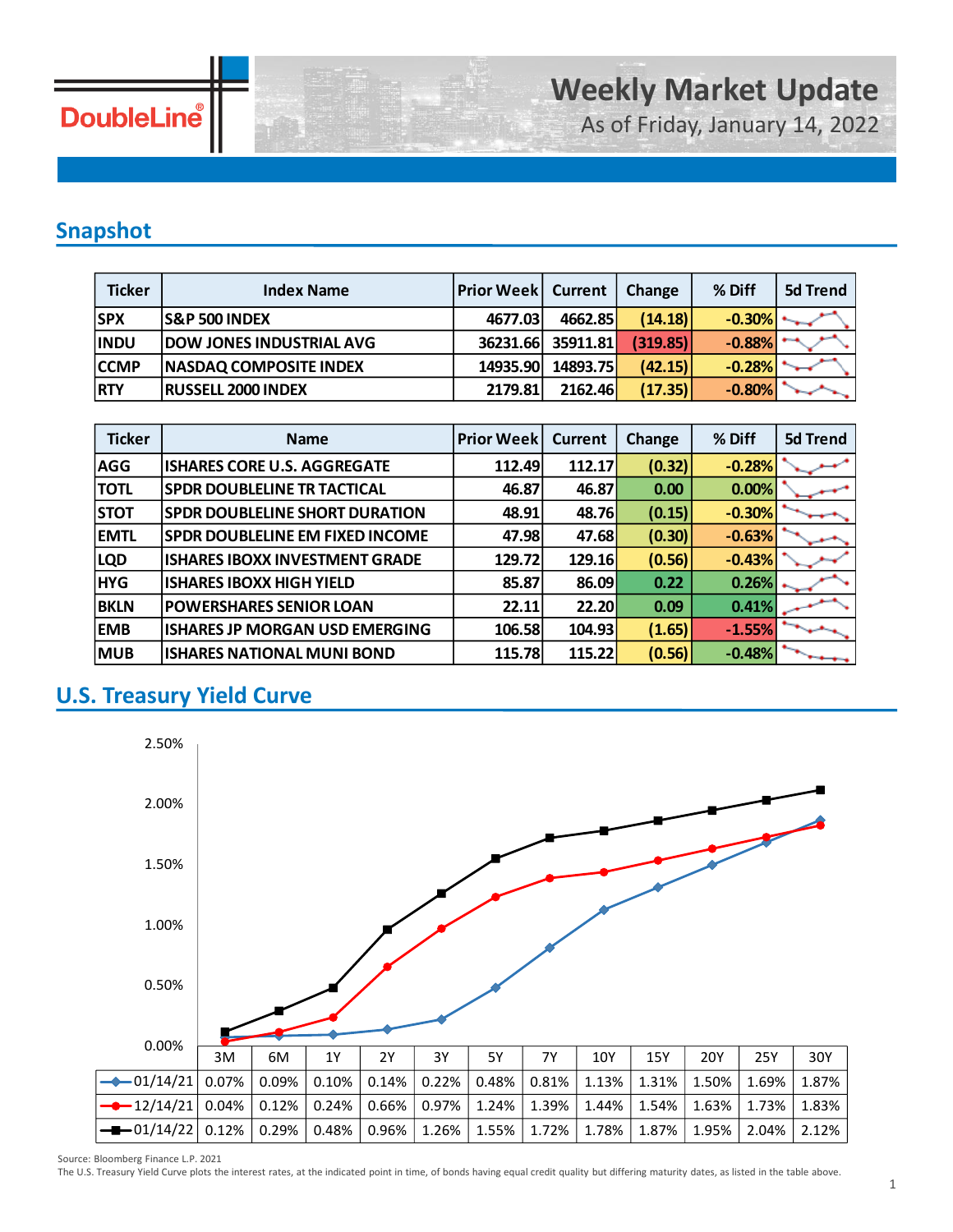**DoubleLine** 

Friday, January 14, 2022

#### **U.S. Producer Price Index (Non-Seasonally Adjusted, YoY%)**



### **U.S. Consumer Price Index (Non-Seasonally Adjusted, %)**



### **U.S. Industrial Production (Seasonally Adjusted, YoY%)**

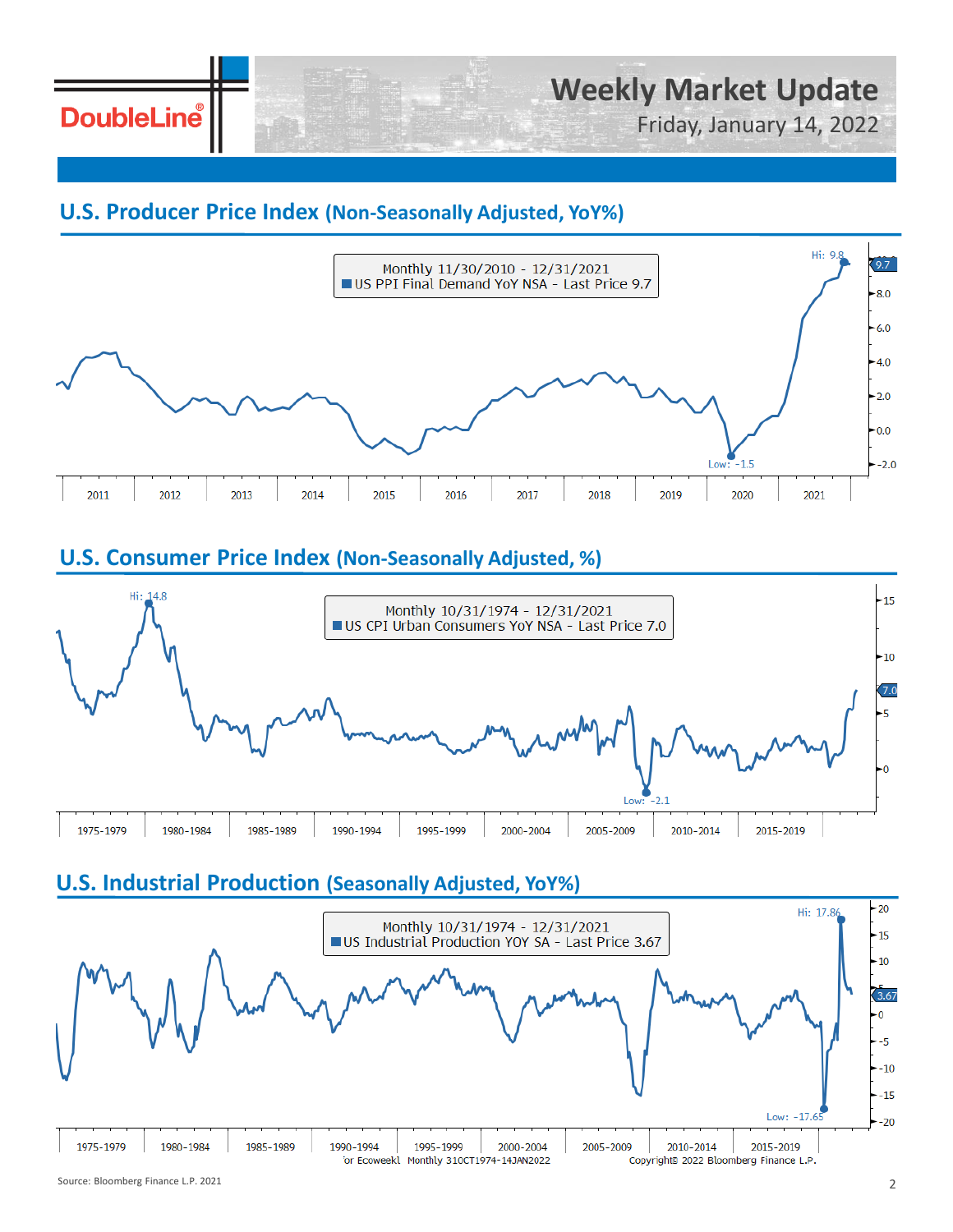**DoubleLine** 

# **Weekly Market Update**

As of Friday, January 14, 2022

## **Foreign Exchange**







#### **Rates**







### **Commodities**